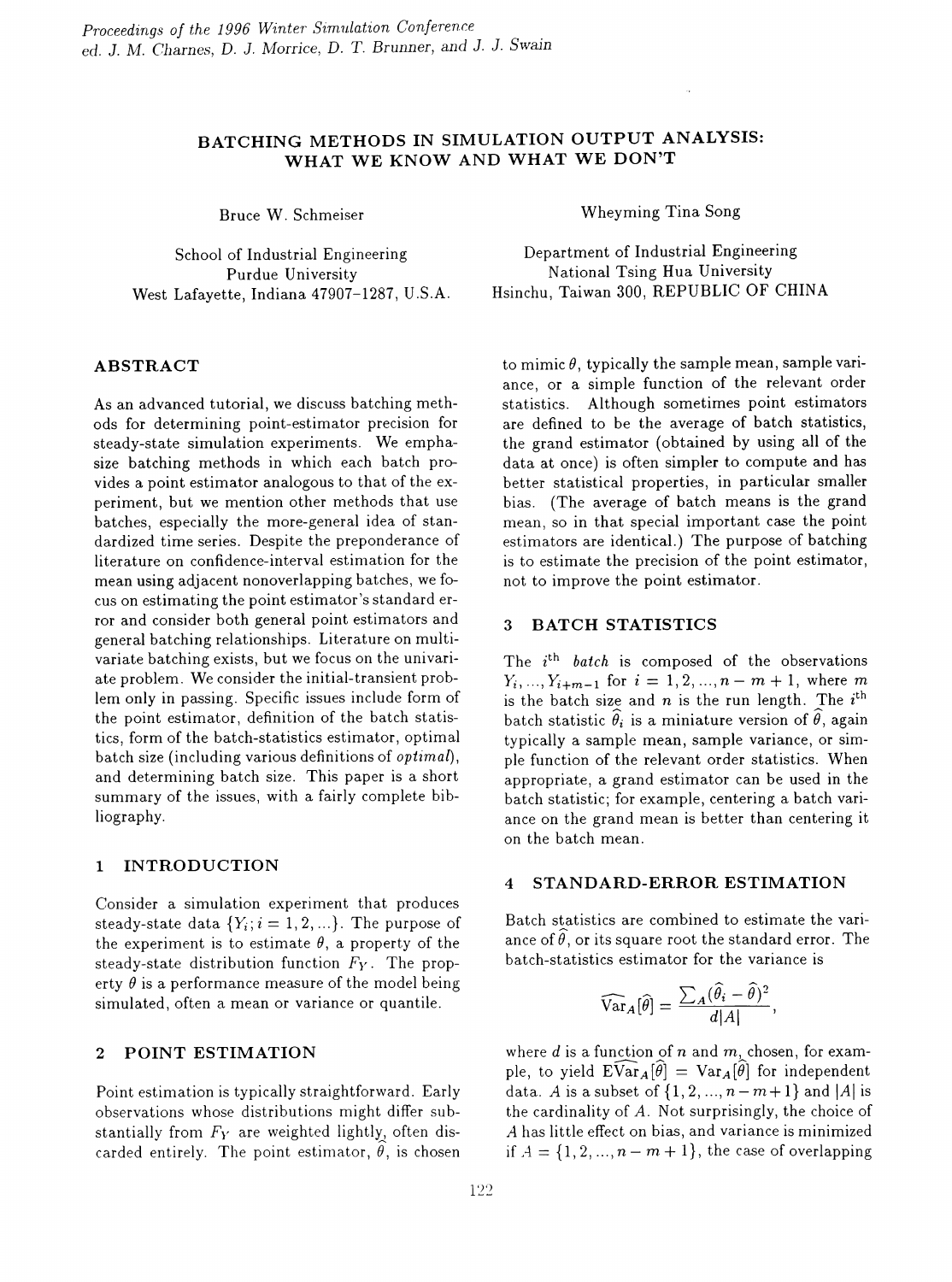batch statistics. Maybe surprisingly, computation of batch means and batch variances is  $O(n)$ ; batch quantiles require O(*n* In *n)* computation.

Rather than thinking of  $\widehat{\text{Var}}_A[\widehat{\theta}]$  as an estimator of  $Var_A[\widehat{\theta}]$ , one can think of estimating the asymptotic constant nlimVar<sub>A</sub>[ $\hat{\theta}$ ]. The change in the batch-statistics estimator is simple: multiply by *n.* But this relationship is true only asymptotically, and the difference can be noticeable for surprisingly long runs.

#### 5 OPTIMAL BATCH SIZE

Optimal batch size is usually discussed in one of two contexts: confidence-interval estimation or standard-error estimation. Criteria for confidenceinterval procedures include probability of covering  $\theta$ , expected interval length, variance of interval length, and (more generally) the probability of covering an arbitrary point  $\theta_0$ . Because confidence-interval estimation is inherently multicriterian, seemingly contradictory advice abounds in the literature. Choosing ten to thirty batches is fine for fixed *n* if only coverage probability and expected length are considered, but does not yield the consistency needed for the asymptotic results underlying sequential methods. And more batches are useful when using control variates or obtaining smaller variance for the confidence-interval length.

Standard-error estimation is simpler because it allows a single criterion. The usual criterion is the mean squared error (mse) of  $Var_A[\hat{\theta}]$ . If  $\hat{\theta}$  is the sample mean, then asymptotic arguments lead to an mse-optimal batch size

$$
\vec{m}^* = \left(2n \frac{c_{\rm b}^2}{c_{\rm v}} \frac{\gamma_1}{\gamma_0}\right)^{1/3} + 1,
$$

where  $c_b^2$  and  $c_v$  are the known bias constant and variance constant of the batch-statistics estimator,  $\gamma_j = \sum_{h=-\infty}^{\infty} |h|^j \text{Corr}(Y_i, Y_{i+h}),$  and the additive constant is chosen to yield batch size of one Jor independent data. Much less is known when  $\theta$  is not a sample mean, but that  $\vec{m}^*$  grows with the cube root of *n* seems quite general.

## 6 DETERMINING BATCH SIZE

Many papers over the last few decades have suggested methods for choosing the number of adjacent nonoverlapping batches to obtain reasonable confidence intervals for the mean, often based on tests of independence. In the last few years papers have appeared on estimating  $\vec{m}^*$ , the central problem being how to efficiently estimate  $\gamma_1/\gamma_0$ , which can be interpreted as the autocorrelation's center of gravity. Very recently some papers have considered mse-optimal batch sizes for specific point estimators that are not means. Given *n* saved observations,  $O(n)$  batch-means algorithms exist that can be used without tuning; no such algorithms exist for general point estimators.

# 7 WHAT WE DON'T KNOW

Despite knowing quite a lot about batch means, no method is available for estimating the variance of  $\overline{Y}$  when the data come one at a time and are not saved. Such a method should use finite memory and somehow increase batch size as the run length increases. It should not need to know the run length *a przorz.*

Little is known about batch sizes when the point estimator is not  $\overline{Y}$ . Creating a literature for each possible point estimator seems daunting. General methods will probably be created from two general results: that  $\text{Var}_{\mathbf{A}}[\widehat{\theta}]$  is  $O(n^{-1})$  and that  $\vec{m}^*$  is  $O(n^{1/3})$ .

How to transfer the technology is also an open question. In practice, there are often tens of performance measures  $\theta$ , all needing a point estimator and associated measure of precision. The practitioner has not the time, and often not the knowledge, to use any method that is not completely automated. Batch means has an advantage compared to other methods of estimating pointestimator precision because it generalizes so well to non-mean point estimators, which might allow the same method to be used for all point estimators.

More fundamentally, the research community does not agree on a set of criteria for good algorithms, and the research community and the practitioner community too seldom discuss the criteria. For example, the authors think that a good beginning would be the creation of an automated method to allow statistically meaningless point-estimator digits to be deleted from simulation output reports. Even such a minor suggestion for indicating pointestimator precision in practice leads, however, to interesting, non-trivial issues.

#### ACKNOWLEDGMENTS

This work was supported in part by NSF Grant DDM-93-00058 to Purdue University and by NSC Grant 84-0415-E-007-012 to the National Tsing Hua University.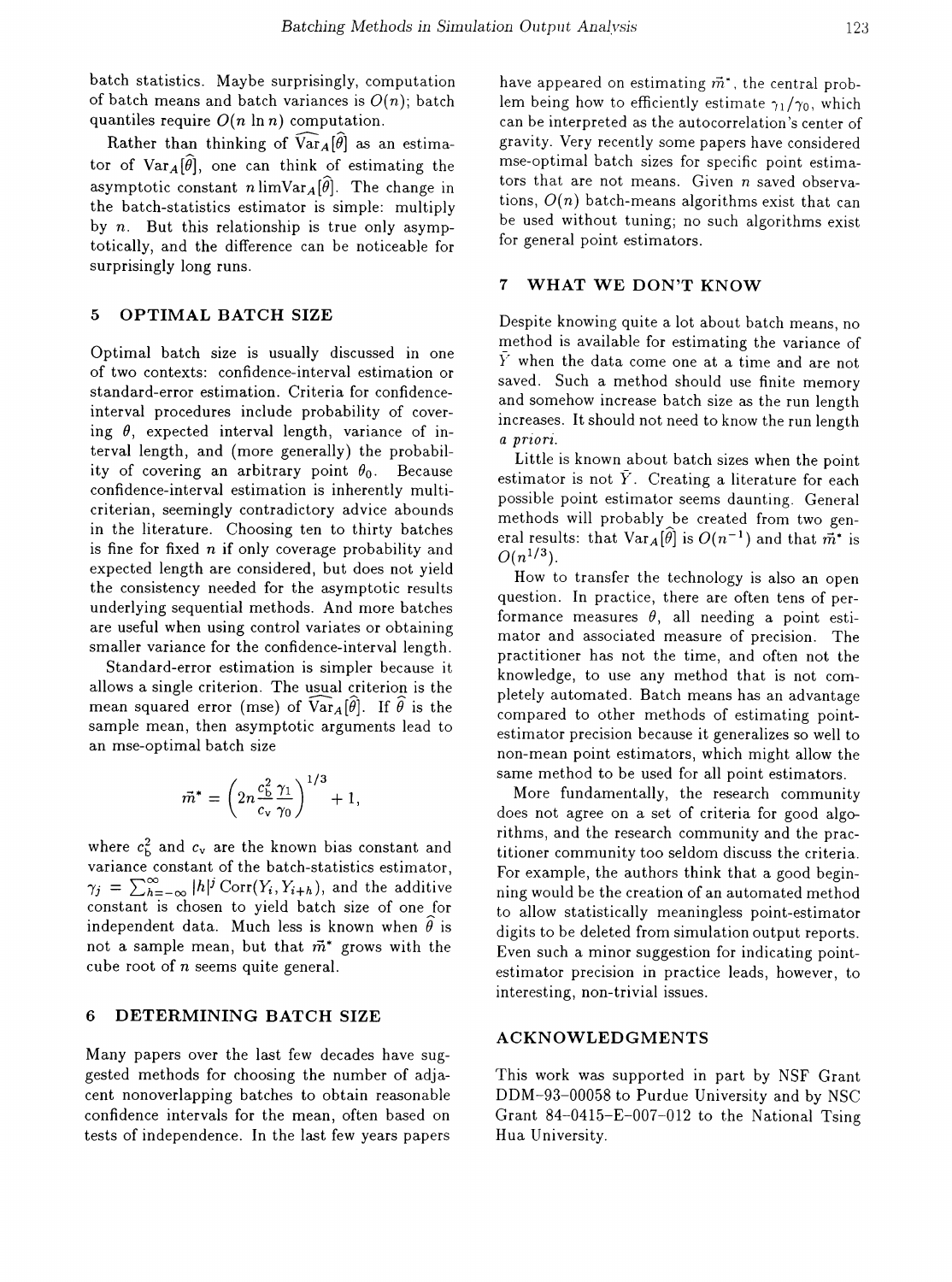# **BIBLIOGRAPHY**

- Adam, N. R. 1983. Achieving a confidence interval for parameters estimated by simulation. *Management Science* 29: 856-866.
- Bischak, D. P. 1988. *Weighted batch means for improved confidence intervals for steady-state processes.* Ph.D. Thesis, Department of Industrial and Operations Engineering, The University of Michigan.
- Bischak, D. P., W. D. Kelton and S. M Pollock. 1993. Weighted batch means for confidence intervals in steady-state simulations. *Management Science* 39: 1002-1019.
- Blackman, R. B. and J. W. Tukey. 1958. The Mea*surement of Power Spectra.* New York: Dover.
- Brillinger, D. R. 1973. Estimation of the mean of a stationary time series by sampling. *Journal of Applied Probability* 10: 419-431.
- Carlstein, E. 1986. The use of subseries for estimating the variance of a general statistic from a stationary sequence. *Annals of Statistics 14:1171-* 1179.<br>Ceylan, D. 1995.
- $Variance$  *and quantiles in*  $dynamic-system$   $performance:$   $portionance:$   $point$   $estimation$ *and standard errors.* Ph.D. Thesis, Department of Industrial Engineering, Purdue University.
- Ceylan, D. and B. Schmeiser. 1993. Interlaced variance estimators. In *Proceedings of the Winter Simulation Conference,* ed. G. W. Evans, M. Mollaghasemi, E. C. Russell and W. E. Biles, 1382-1383. Piscataway, New Jersey: IEEE.
- Charnes, J. M. 1989. *Statistical analysis of multiva* ri*ate dis* c*rete*-*event si*m*uIation* <sup>0</sup> *utput.* Ph.D . Thesis, Department of Operations and Management Science, University of Minnesota.
- Charnes, J. M. 1990. Power comparisons for the multivariate batch-means method. In *Proceedings of the Winter Simulation Conference,* ed. O. Balci, R. P. Sadowski and R. E. Nance, 281-287. Piscataway, New Jersey: IEEE.
- Charnes, J. M. and W. D. Kelton 1988. A comparison of confidence region estimators for multivariate simulation output. In *Proceedings of the Winter Simulation Conference,* ed. M. A. Abrams, P. L. Haigh and J. C. Comfort, 458- 465. Piscataway, New Jersey: IEEE.
- Chen, R. D. and A. F. Seila. 1987. Multivariate inference in stationary simulation using batch means. In *Proceedings of the Winter Simulation Conference,* ed. A. Thesen, H. Grant and W. D. Kelton, 302-304. Piscataway, New Jersey: IEEE.
- Chien, C. 1988. Small-sample theory for steady state confidence intervals. In *Proceedings of the Winter Simulation Conference,* ed. M. A. Abrams, P. L. Haigh and J. C. Comfort, 408- 413. Piscataway, New Jersey: IEEE.
- Chien, C. 1989. *Small sample theory for steadystate confidence intervals.* Ph.D. Thesis, Department of Operations Research, Stanford University.
- Chien, C. 1994. Batch size selection for the batch means method. In *Proceedings of the Winter Simulation Conference,* ed. J. D. Tew, S. Manivannan, D. A. Sadowski and A. F. Seila, 345-352. Piscataway, New Jersey: IEEE.
- Chien, C., D. M. Goldsman and B. Melamed. 1996. Large-sample results for batch means. *Management Science,* forthcoming.
- Chun, Youngsoo. 1989. *Time-series models of batch-means processes in simulation analysis.* Ph.D. Thesis, Department of Operations and Management Science, University of Minnesota.
- Conway, R. W. 1963. Some tactical problems in digital simulation. *Management Science 10:47-* 61.
- Damerdji, H. 1987. *Topics in discrete-event stochastic systems.* Ph.D. Thesis, Department of Industrial Engineering, University of Wisconsin-Madison.
- Damerdji, H. 1991. Strong consistency and other properties of the spectral variance estimator. *Management Science* 37: 1424-1440.
- Damerdji, H. 1993. Mean-square consistency of the variance estimator in steady-state simulation output analysis. *Operations Research 43:282-* 291.
- Damerdji, H. 1994a. Strong consistency of the variance estimator in steady-state simulation output analysis. *Mathematics of Operations Research* 19:494-512.
- Damerdji, H. 1994b. On the batch means and area variance estimators. In *Proceedings ofthe Winter Simulation Conference,* ed. J. D. Tew, S. Manivannan, D. A. Sadowski and A. F. Seila, 340-344. Piscataway, New Jersey: IEEE.
- Damerdji, H. and M. K. Nakayama. 1996. Twostage procedures for multiple comparisons with a control in steady-state simulations. In *Proceedings of the Winter Simulation Conference,* ed. J. Charnes, D. Morrice, D. Brunner and J. Swain. Piscataway, New Jersey: IEEE.
- Fishman, G. S. 1967. Problems in the statistical analysis of simulation experiments: the comparison of means and the length of sample records. *Communications of the ACM 10:94-99.*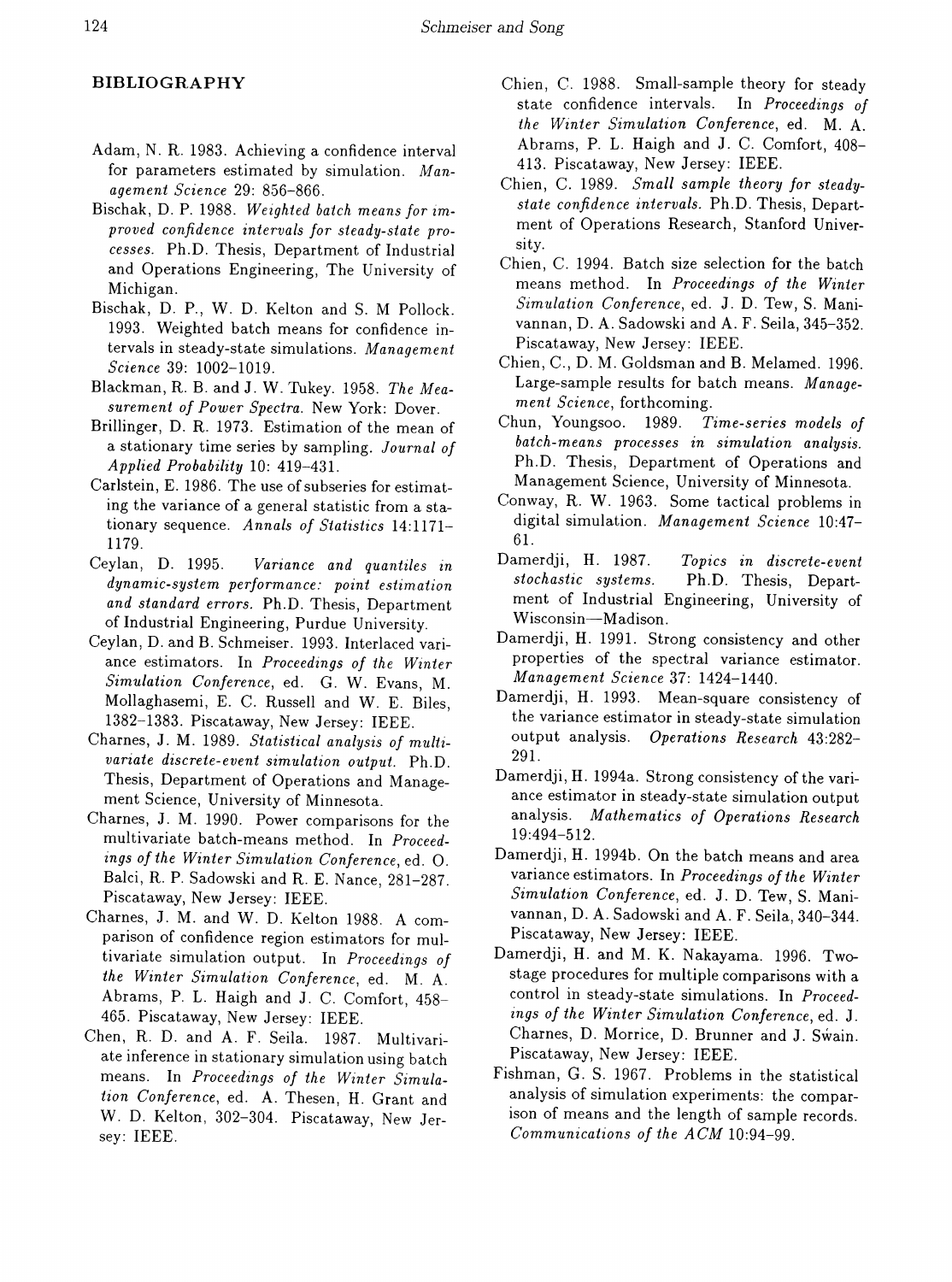- Fishman, G. S. 1978. Grouping observations in digital simulation. *Management Science* 24: 510- 521.
- Fishman, G. S. and L. S. Yarberry. 1993. An implementation of the batch means method. Technical-Report UNC/OR/TR/93-1, Department of Operations Research, University of North Carolina, Chapel Hill, North Carolina.
- Fox, B. L., D. M. Goldsman and J. J. Swain. 1991. Spaced batch means. *Operations Research Letters* 10: 255-266.
- Glynn, P. W. and D. L. Iglehart. 1990. Simulation output analysis using standardized time series. *Mathematics of Operations Research 15:1-16.*
- Glynn, P. W. and W. Whitt. 1991. Estimating the asymptotic variance with batch means. *Operations Research Letters 10:431-435.*
- Goldsman, D. M. 1984. *On using standardized time series to analyze stochastic processes.* Ph.D. Thesis, Department of Operations Research and Industrial Engineering, Cornell University.
- Goldsman, D. M. and M. S. Meketon. 1986. A comparison of several variance estimators for stationary increment stochastic processes. Technical Report, School of Industrial and Systems Engineering, Georgia Institute of Technology.
- Goldsman, D., M. Meketon, and L. W. Schruben. 1990. Properties of standardized time series weighted area variance estimators. *Management Science 36:602-612.*
- Goldsman, D. M. and L. W. Schruben. 1984. Asymptotic properties of some confidence interval estimators for simulation output. *Management Science 30:1217-1225.*
- Goldsman, D. M., B. L. Nelson and B. Schmeiser. 1991. Methods for selecting the best system. In *Proceedings of the Winter Simulation Conference,* ed. B. L. Nelson, W. D. Kelton and G. M. Clark, 177-186. Piscataway, New Jersey: IEEE.
- Kang, K. 1984. *Confidence Interval Estimation via Batch Means and Time Series Modeling.* Ph.D. Thesis, Department of Industrial Engineering, Purdue University.
- Kang, K. and D. M. Goldsman. 1990. The correlation between mean and variance estimators in computer simulation. *lIE Transactions 22:15-23.*
- Kang, K. and B. Schmeiser. 1987. Properties of batch means from stationary ARMA time series. *Operations Research Letters 6:19-24.*
- Kang K. and B. Schmeiser. 1990. Graphical methods for evaluating and comparing confidence-interval procedures. *Operations Research 38:546-553.*
- Kim, Y. B. 1992. *Output analysis of single replication methods in simulation experiments.* Ph.D. Thesis, Department of Engineering Science, Rensselaer Polytechnic Institute.
- Law, A. M. 1977. Confidence intervals in discrete event simulation: a comparison of replication and batch means. *Naval Research Logistics Quarterly* 24: 667-678.
- Law, A. M. 1983. Statistical analysis of simulation output data. *Operations Research* 31: 983-1029.
- Law, A. M. and J. S. Carson. 1979. A sequential procedure for determining the length of a steadystate simulation. *Operations Research* 27: 1011- 1025.
- Law, A. M. and W. D. Kelton. 1982. Confidence intervals for steady-state simulations, II: a survey of sequential procedures. *Management Science* 28, 550-562.
- Law, A. M. and W. D. Kelton. 1984. Confidence intervals for steady-state simulations, I: a survey of fixed sample size procedures. *Operations Research* 32: 1221-1239.
- Loh, W. W. 1994. On the method of control vari*ates,* Ph.D. Thesis, Department of Operations Research, Stanford University.
- Mechanic, H. and W. McKay. 1966. Confidence intervals for averages of dependent data in simulation II. Technical report ASDD 17-202, IBM Corporation, Yorktown Heights, NY.
- Meketon, M. S. and B. Schmeiser. 1984. Overlapping batch means: something for nothing? In *Proceedings of the Winter Simulation Conference,* ed. S. Sheppard, U. Pooch and C. D. Pegden, 227-230. Piscataway, New Jersey: IEEE.
- Moran, P. A. P. 1975. The estimation of standard errors in Monte Carlo simulation experiments. *Biometrika 62:1-4.*
- Munoz, D. F. 1991. *Cancellation methods in the analysis of simulation output.* Ph.D. Thesis, Department of Operations Research, Stanford University.
- Munoz, D. F. and P. W. Glynn. 1991. Multivariate standardized time series for steady-state simulation output analysis. Technical report, Department of Operations Research, Stanford University.
- Munoz, D. F. and P. W. Glynn. 1997. A batch means methodology for estimation of a nonlinear function of a steady-state mean. *Management Science* 43, forthcoming.
- Nelson, B. L. 1989. Batch size effects on the efficiency of control variates in simulation. *European Journal of Operational Research* 43: 184-196.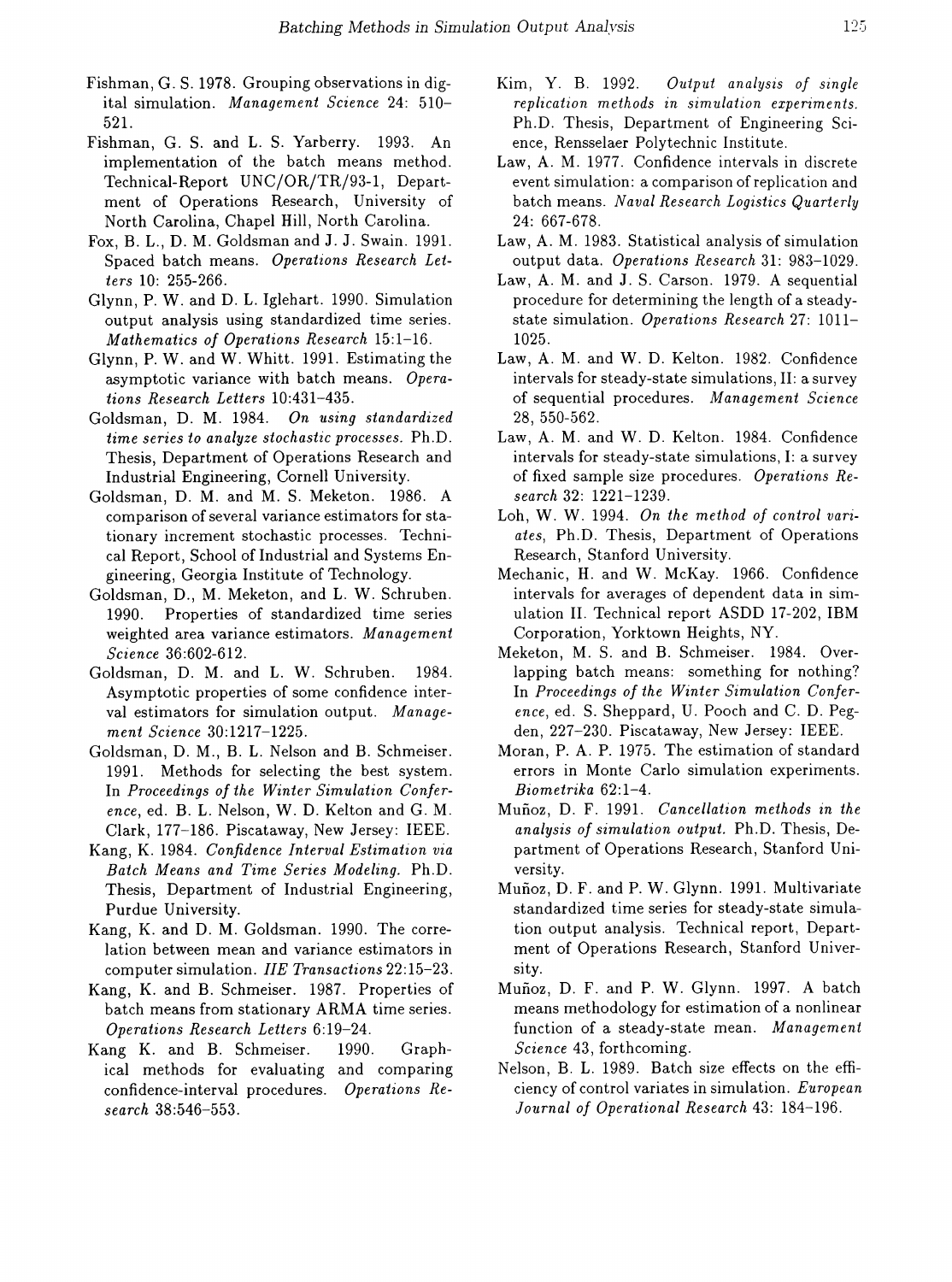- Nelson, B. L. 1990. Control variate remedies. *Operations Research* 43: 184-196.
- Nelson, B. L. 1992. Statistical analysis of simulation results. In *Handbook of Industrial Engineering,* ed., G. Salvendy. New York: John Wiley.
- Pedrosa, A. 1994. *Automatic batching in simulation output analysis.* Ph.D. Thesis, Department of Industrial Engineering, Purdue University.
- Pedrosa, A. and B. Schmeiser. 1993. Asymptotic and finite-sample correlations between obm estimators. In *Proceedings of the Winter Simulation Conference,* ed. G. W. Evans, M. Mollaghasemi, E. C. Russell and W. E. Biles, 481-488. Piscataway, New Jersey: IEEE.
- Pedrosa, A. and B. Schmeiser. 1994. Estimating the variance of the sample mean: Optimal Batch-Size Estimation and 1-2-1 Overlapping Batch Means. Technical Report SMS94-3, School of Industrial Engineering, Purdue University.
- Percival, D. B. 1993. Three curious properties of the sample variance and autocovariance for stationary processes with unknown mean. *The American Statistician* 47:274-276.
- Politis, D. N. and J. P. Romano. 1992a. A general resampling scheme for triangular arrays of  $\alpha$ -mixing random variables with application to the problem of spectral density estimation. *Annals of Statistics 20:1985-2007.*
- Politis, D. N. and J. P. Romano. 1992b. A circular block-resampling procedure for stationary data. In *Exploring the Limits of Bootstrap,* ed., R. LePage and L. Billard, 263-270. New York: John Wiley
- Politis, D. N. and J. P. Romano. 1993. On the sample variance of linear statistics derived from mixing sequences. *Stochastic Processes and Their Applications* 45: 155-167.
- Politis, D. N. and J. P. Romano. 1994a. Large sample confidence regions based on subsamples under minimal assumptions. *Annals of Statistics* 22:2031-2050.
- Politis, D. N. and J. P. Romano. 1994b. The stationary bootstrap. *Journal of the American Statistical Association* 89: 1303-1313.
- Politis, D. N. and J. P. Romano. 1995. Biascorrected nonparametric spectral estimation. *Journal of Time Series Analysis 16:67-104.*
- Sargent, R. G., K. Kang and D. Goldsman. 1992. An investigation of finite-sample behavior of confidence interval estimates. *Operations Research* 40: 898-913.
- Schafer, R. E. 1974. On assessing the precision of simulations. *Journal of Statistical Computation and Simulation* 3: 67-69.
- Schmeiser, B. 1982. Batch size effects in the analysis of simulation output. *Operations Research* 30:556-568.
- Schmeiser, B. 1990. Chapter 7: Simulation experiments. In *Handbooks in Operations Research* and *Management Science*, *Volume 2: Stochastic Models,* ed. D. P. Heyman and M. J. Sobel, 295-330. Amsterdam: North-Holland.
- Schmeiser, B. 1992. Modern simulation environments: Statistical issues. In *Proceedings of the First IE Research Conference,* ed. G.-A. Klutke, D. Mitta, B. Nnaji and L. Seiford, 139-144. Norcross, Georgia: Institute of Industrial Engineers.
- Schmeiser, B., T. Avramidis and S. Hashem. 1990. Overlapping batch statistics. In *Proceedings of the Winter Simulation Conference,* ed. o. Balci, R. P. Sadowski and R. E. Nance, 395-398. Piscataway, New Jersey: IEEE.
- Schmeiser, B. and M. D. Scott. 1991. SERVO: Simulation experiments with random-vector output. *Proceedings of the Winter Simulation Conference,* ed. B. Nelson, W. D. Kelton and G. Clark, 927-936. Piscataway, New Jersey: IEEE.
- Schmeiser, B. and W. T. Song. 1987. Correlation among estimators of the variance of the sample mean. In *Proceedings of the Winter Simulation Conference,* ed. A. Thesen, H. Grant and W. D. Kelton, 309-317. Piscataway, New Jersey: IEEE.
- Schriber, T. J. and R. W. Andrews. 1979. Interactive analysis of simulation output by the method of batch means. In *Proceedings of the Winter Simulation Conference,* ed. Highland, H. J., M. G. Spiegel and R. Shannon, 513-525. Piscataway, New Jersey: IEEE.
- Schruben, L. W. 1980. A coverage function for interval estimators of simulation response. *Management Science* 26: 18-27.
- Schruben, L. W. 1983. Confidence interval estimation using standardized time series. *Operations Research* 31: 1090-1108.
- Seila, A. F. 1982. A hatching approach to quantile estimation in regenerative simulations. *Management Science 28:573-581.*
- Sherman, M. 1995a. Variance estimation for statistics computed from spatial lattice data. *Journal of the Royal Statistical Society B* 58: 509-523 (1996).
- Sherman, M. 1995h. On batch means in the simulation and statistics communities. In *Proceedings of the Winter Simulation Conference,* ed. C. Alexopoulos, K. Kang, W. Lilegdon, and D. Goldsman, 297-303. Piscataway, New Jersey: IEEE.